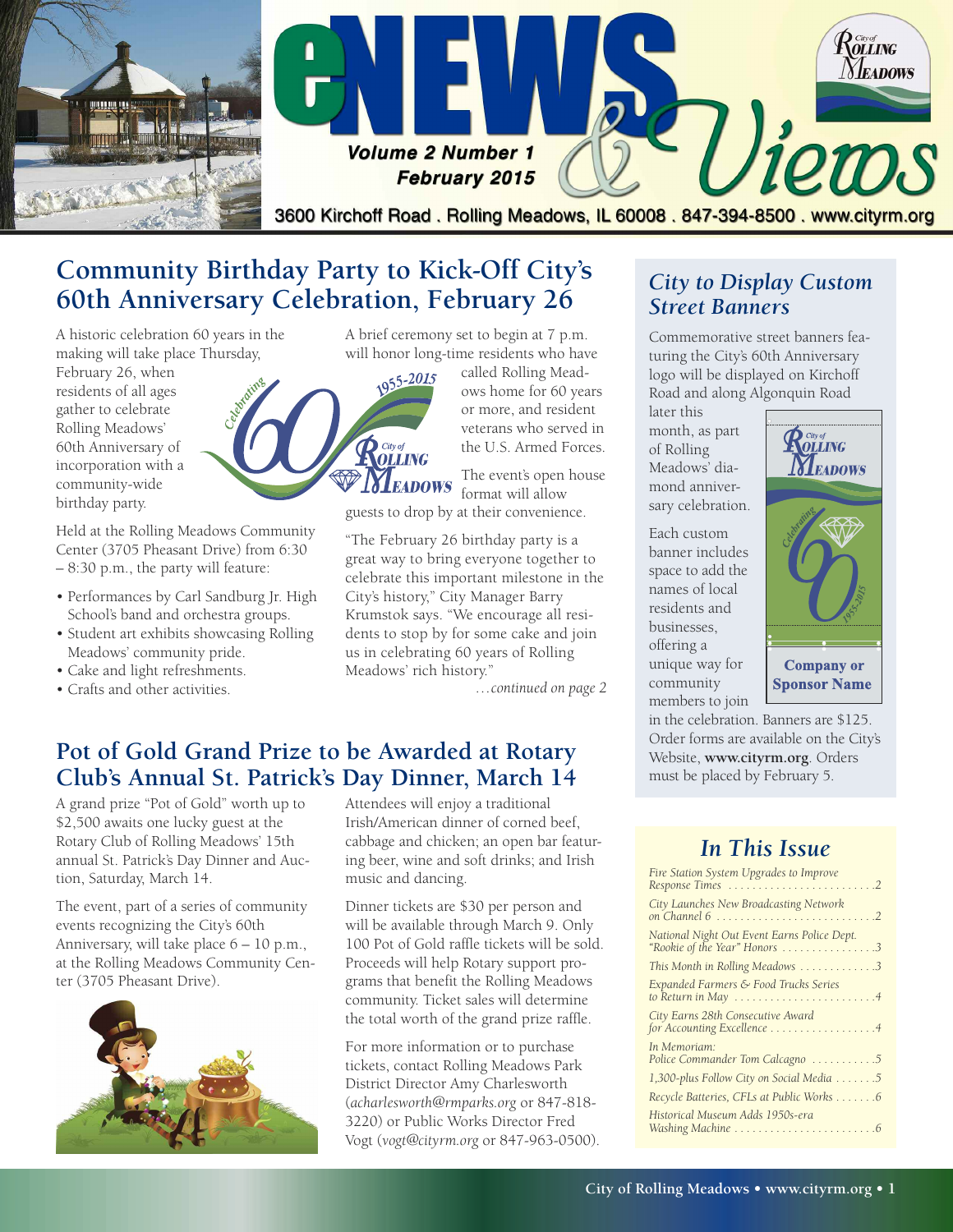# **Fire Station Alerting System Upgrades to Improve Response Times**

Upgrades to the Rolling Meadows Fire Department's station notification system will further improve the Department's emergency response times and speed delivery of fire and emergency medical services, Fire Chief Scott Franzgrote reports.

The newly expanded fire station alerting system, installed at the Neuckranz Fire Station (2455 Plum Grove Road) and Fogarty Fire Station (3111 Meadow Drive), incorporates visual message boards, digital timers and upgraded lighting. These devices provide timely information to help firefighters track how long it takes to prepare themselves for action and leave the station once they have been notified by dispatchers of an emergency.

"The upgrades to our station alerting system equip firefighters with the information they need to continuously improve response times and provide the highest levels of service to Rolling Meadows residents and businesses," Chief Franzgrote explains. "The system will help us perform better when responding to situations

> Cable TV Channel 6's broadcast of City Council's January 13 meeting marked the launch of the new and improved Rolling Meadows Broad

where minutes often determine whether a patient survives or a fire is contained."

Chief Franzgrote says there are three separate measurements that are used to determine overall emergency response times:

- **Alarm Processing Time:** The amount of time it takes dispatchers to receive a 911 call, collect necessary information, and notify appropriate emergency units through computer-aided dispatch (CAD) software.
- **Turn Out Time:** How quickly firefighters are able to "suit up" and leave the station after being dispatched.
- **Travel Time:** How long it takes units to arrive at an emergency scene after leaving the fire station.

"Turn out time is the one area where we can have the greatest impact on improving response times," he adds. "We can't control how long it takes for callers to provide information to dispatchers. We can't control the traffic we encounter while en route to an emergency. We can



*Improving "turn out time" will help firefighters provide more effective emergency services.*

find ways to be faster and more efficient once we receive the call."

The \$49,639 system upgrade, approved by City Council last fall, meets national standards of excellence established by the National Fire Protection Association (NFPA) and the Illinois Fire Chiefs Association (IFCA).

It replaces technology that is decades old: The Neuckranz Station's previous alerting system was installed in 1986. The Fogarty Station's original system dates to the 1950s. Periodic upgrades kept those systems functioning into the 21st Century.

# **City Launches New Broadcast Network with January 13 Council Meeting**



*Justin Chiapetta*

equipment.

casting Network, following upgrades to City Hall's audio and visual broadcasting

New high-definition (HD) cameras and advanced computer systems replaced equipment that was more than 20 years old.

"We literally replaced VHS-era machines with high-definition systems that are

capable of delivering residents expanded, high-quality programming," explains Justin Chiappetta, the City's Information Technology (IT) Coordinator.

Chiappetta says the new equipment is among an ongoing series of improvements that will enable the City to produce a wider range of diverse



**Rolling Meadows Broadcasting Network** 

programming options, and broadcast content produced by local schools and community groups.

> The \$170,000 investment in the City's A/V capabilities is part of a broader IT program that will introduce a

redesigned City Website later this year. The updated Website will eventually allow residents to stream City Council meetings online from their computers, tablets and other mobile devices.

#### **Community Birthday Party to Kick-Off 60th Anniversary Celebration** *…continued from page 1*

City officials will also announce the winner of a community art competition, in which school-aged children submitted original designs for a commemorative 60th Anniversary vehicle sticker that will be available later this year.

The February 26 party is being organized by the City's "Celebrate 60!" Committee, whose members are organizing more activities and events to commemorate the City's diamond anniversary. Proposed events now in the planning stages

include a spring ice cream social, window painting contest, community tailgate, and senior luncheon.

Committee members meet regularly to discuss additional ways to celebrate the City's 60th birthday. Residents who would like to support the committee's efforts, offer ideas, or volunteer their time and talents may contact Lori Ciezak, Assistant to the City Manager, at 847-394-8500 x 1002 or *[ciezakl@cityrm.org](mailto:ciezakl@cityrm.org)*.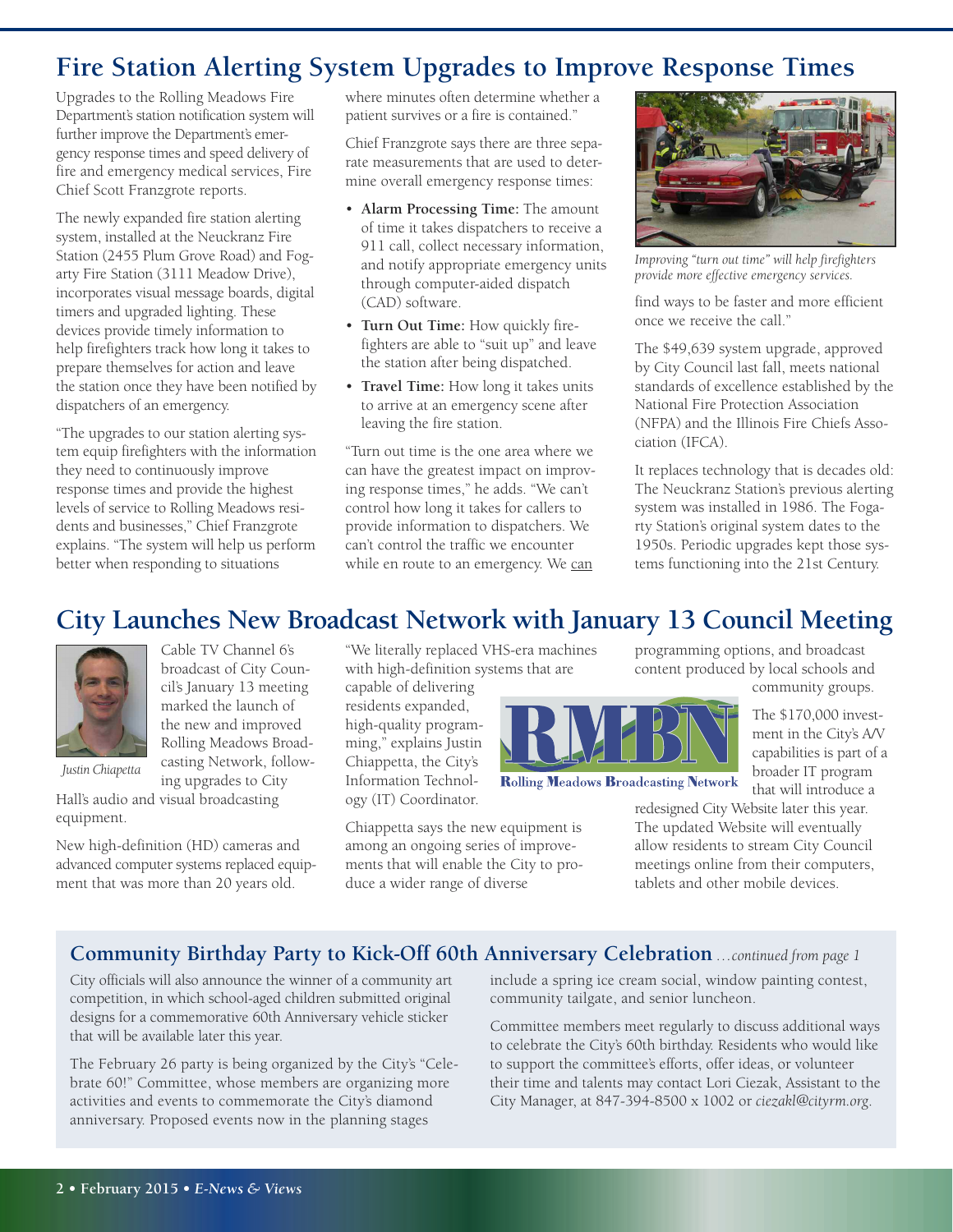# **Police Department Earns 'Rookie of the Year' Award for National Night Out Celebration**

The Rolling Meadows Police Department was named "Rookie of the Year" by the National Organization of Town Watch (NATW) for its outstanding 2014 National Night Out celebration.

The Department was recognized for its "outstanding first-year participation in the 31st Annual National Night Out," said Matt A. Peskin, NATW's National Project Coordinator, in a letter to Rolling Meadows Police Commander Tom Gadomski. "We congratulate you and your community for a job well-done."

"National Night Out is the ultimate familyfriendly event that helps highlight awareness of local crime prevention efforts," Cmdr. Gadomski explains. "It's an opportunity to reach out to families and provide valuable safety information in a setting where everyone can enjoy themselves."



*…family-friendly games and activities for all ages…*

Last year's National Night Out took place August 5 at the Rolling Meadows Community Center. The celebration drew a record-setting crowd of nearly 2,000 people, who enjoyed a stunning aerial performance by the Jessie White Tumblers, a thundering fireworks display, games, giveaways and free snacks.

Cmdr. Gadomski gives much of the credit for the success of last year's program to members of Rolling Meadows Crime Stoppers.

"Crime Stoppers spent months planning our National Night Out celebration. It was very gratifying to see their efforts prove so successful," he says. "Now the

pressure's on to make this year's event even better!" he adds with a laugh.

Residents should mark their calendars now: 2015's National Night Out will be held Tuesday, August 4.



*Last year's National Night Out featured a high-flying performance by the Jesse White Tumblers…*

Despite receiving "Rookie of the Year" recognition, most Rolling Meadows residents will recall that 2014 was not the first time the City had hosted a National Night Out event. Cmdr. Gadomski says that last year was the first time the Police Department submitted a full report of the event to NATW for their consideration.



*…face painting, crafts and more.*

"National Night Out is an important community awareness program that has met with great success in Rolling Meadows and throughout the country," Cmdr. Gadomski adds, noting that last year's event involved nearly 40 million people in more than 16,000 communities in all 50 states and around the world. "It helps strengthen the bonds between police officers and the residents we serve."



#### *This Month in Rolling Meadows*

February 3 **– Environmental Committee**, 7 pm; **Plan Commission**, 7:30 pm, both at City Hall

February 5 **– Adjudication Hearing (Parking)**, 2 pm, City Hall

February 9 **– Board of Fire & Police Commissioners**, 9 am, City Hall

February 10 **– Crime Stoppers**, 5:30 pm; **City Council Meeting**, 7:30 pm, both at City Hall

February 12 **– Abraham Lincoln's Birthday; Adjudication Hearing**, 1 pm, City Hall

February 14 **– Valentine's Day**

February 16 **– President's Day**

February 17 **– City Council Committee of the Whole**, 7:30 pm, City Hall

February 19 **– Adjudication Hearing (Red Light)**, 2 pm, City Hall.

February 20 **– Water bills due; Park District's Daddy Daughter Dance,** 6 – 8 pm, Park Central Banquet Hall, 3000 Central Road

February 22 **– George Washington's Birthday**

February 24 **– City Council Meeting**, 7:30 pm, City Hall

February 26 **– Rolling Meadows' 60th Birthday Celebration,** 6:30 – 8:30 pm, Community Center, 3705 Pheasant Drive. **HAPPY BIRTHDAY, ROLLING MEADOWS!**

February 27 **– Blood Drive**, 12 – 6 pm, Neuckranz Fire Station, 2455 Plum Grove Road. *Call 847-397-3352 to donate.*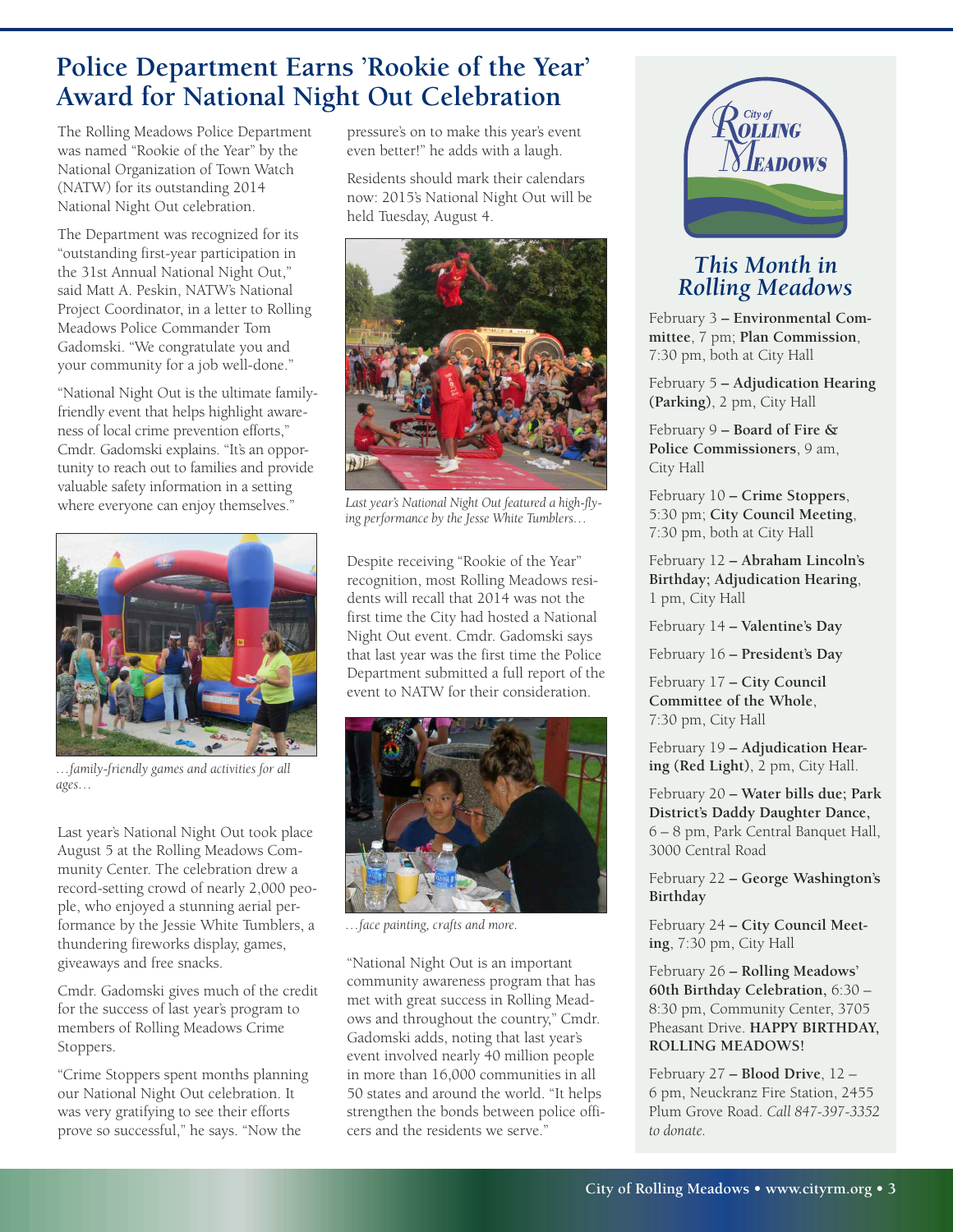## *Mark Your Calendar* **Expanded Farmers & Food Trucks Program Series to Return May 23**



The City's popular Farmers & Food Trucks program will return May 23 for another season of food and community fun, featuring an expanded roster of ven-

dors and a special Friday evening event.

The monthly program series will again take place the fourth Saturday of each month (May – September), 10 a.m. – 2 p.m., in the City Hall parking lot. Organizers have added a Friday, June 19 evening event to the schedule. It will be held 5 – 8 p.m. at Community Church of Rolling Meadows (2720 Kirchoff Road).

At each event, guests will enjoy a variety of fresh, locally-grown produce, savory



*Neuckranz Fire Station, 2455 Plum Grove Rd.*

#### *Give 'Gift of Life' at Fire Department Blood Drive, Feb. 27*

Rolling Meadows firefighters will partner with LifeSource to host a community blood drive Friday, February 27, at the Neuckranz Fire Station (2455 Plum Grove Road).

The drive will take place from 12 – 6 p.m., making it convenient for residents to give "the gift of life" by supporting LifeSource's efforts to keep area hospitals stocked with blood products.

To register, contact the Fire Department at 847-397-3352. Walk-ins are also welcome.

dishes prepared by onsite food trucks, handmade crafts for sale by local artisans, and much more. Additional information on each event will be featured in upcoming issues of *NEWS & VIEWS*.

Residents who wish to volunteer for this year's program may contact Lori Ciezak,



Assistant to the City Manager, at 847- 394-8500 or *ciezakl@cityrm.org*.

Vendors who are interested in joining this year's Farmers & Food Trucks roster will find additional information and registration forms on the City's Website, **[www.cityrm.org](http://www.cityrm.org)**.



Select from a variety of fresh, locally-grown produce (above left) and enjoy savory dishes prepared by onsite *food vendors this spring and summer, when Farmers & Food Trucks returns for a third consecutiveseason.*

### *Farmers & Food Trucks – 2015 Schedule\**

Saturday, May 23 Friday, June 19\*\* Saturday, June 27 Saturday, July 25

Saturday, August 22 Saturday, September 26

- \*Saturday events to be held 10 a.m. 2 p.m., in the City Hall parking lot (3600 Kirchoff Road)
- \*\*Friday program will take place 5 8 p.m., at Community Church (2720 Kirchoff Road)

## **GFOA Award Continues City's 28-Year Track Record of Recognized Financial Excellence**

**Financial Reporting** 

Rolling Meadows collected its 28th consecutive Certificate of Achievement for Excellence in Financial Reporting from the Government Finance Officers Association of the United States and Canada (GFOA),

demonstrating the City's commitment to budgetary transparency and the highest accounting standards, Finance Director Melissa Gallagher reports.

The award followed a review of Rolling Meadows' financial and accounting processes for Fiscal Year (FY)

2013 that was completed by independent auditors and financial professionals from around the country. The review confirmed that the City's Comprehensive Annual Financial Report once again meets the highest standards of accounting and financial reporting, according to a news release by the GFOA.

The audit for last year's budget (FY2014) will be released this summer.

> Gallagher says these annual reviews provide continuing opportunities for Finance Department professionals to identify strategies that strengthen Rolling Meadows' financial operations.

> "The audit process helps facilitate a commitment to financial transparency. That,

in turn, offers opportunities to further improve our processes," she explains. "Everyone in the Finance Department is very proud to continue Rolling Meadows' well-established tradition of accounting excellence."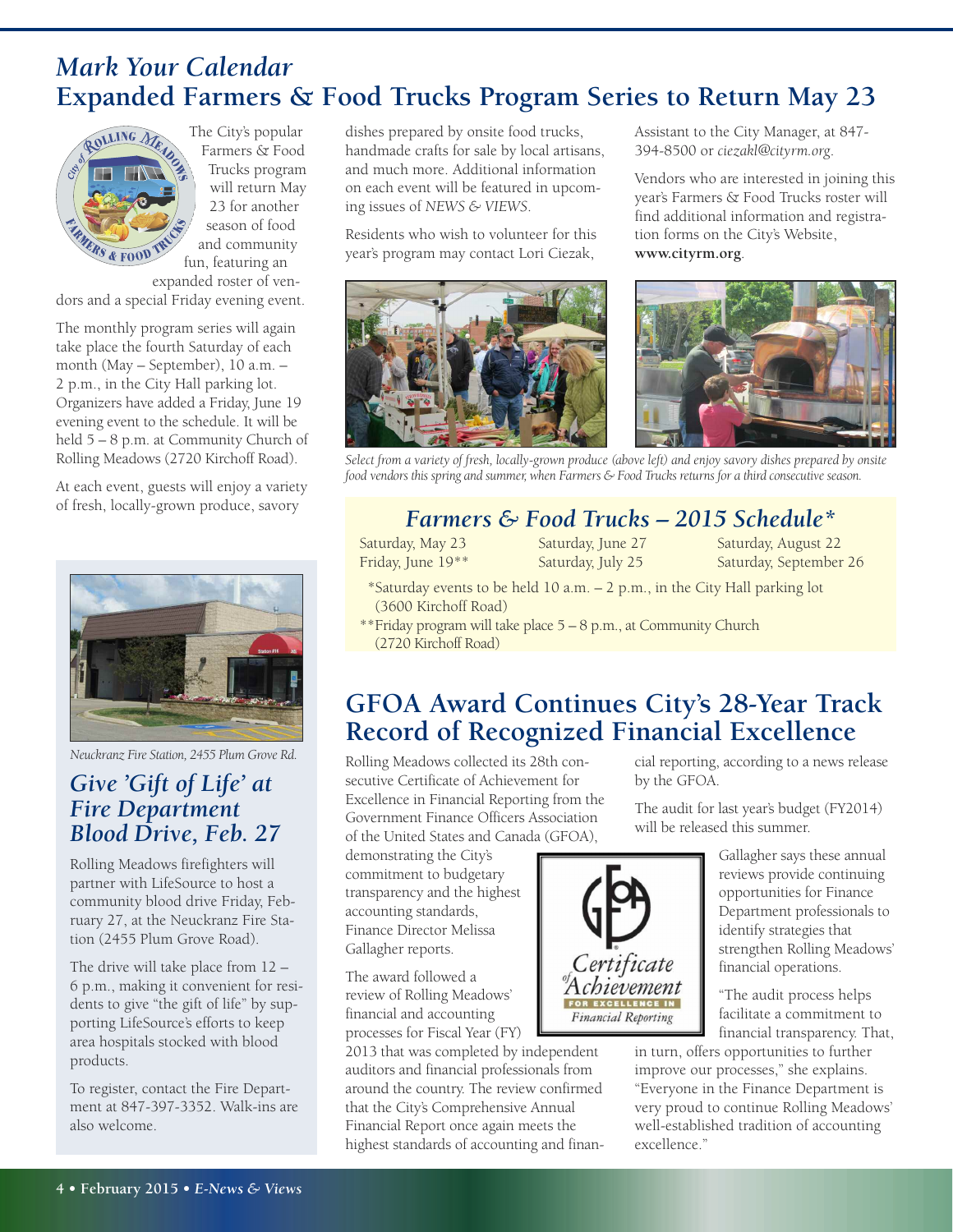### *In Memoriam* **Police Commander Thomas Calcagno 'Built Relationships with Those He Served'**



A distinguished career in law enforcement and public service was cut short last December, when Rolling Meadows Police Department Commander Thomas Calcagno passed away following a battle

*Thomas Calcagno*

with cancer. He was 54 years-old.

Cmdr. Calcagno, a 22-year Police Department veteran, was "well-known in the community for building relationships with those he served," said Police Chief Dave Scanlan. "He distinguished himself throughout the law enforcement community and set an example as a loyal, honorable and courageous police officer."

During his long career serving Rolling Meadows residents and businesses, Cmdr. Calcagno served as patrol officer, juvenile

specialist, community involvement officer, detective, sergeant, and training director. He earned promotion to commander in 2005.

Chief Scanlan credited Cmdr. Calcagno's approach as instrumental in helping the RMPD earn the Community Policing Award from the International Association of Chiefs of Police.

"His passion for providing high-quality, personal services in an empathetic manner will be his legacy," Chief Scanlan added.

Cmdr. Calcagno began his career with the Mount Prospect Police Department in 1987 and joined the Rolling Meadows Police Department in 1992. He was a 2007 graduate of the National Academy of the Federal Bureau of Investigation (FBI).

Cmdr. Calcagno is survived by his wife, Susan, and their four children.

# **City's Social Media Following Surpasses 1,300**

Over 1,300 people now follow the City of Rolling Meadows and the Rolling Meadows Police Department on Facebook and

Twitter – popular social media platforms that strengthen the City's overall communications program.



makes it simple and convenient for City officials to announce upcoming community events, holiday service schedule changes, periodic road closures, and other news that may affect residents on a daily basis.

Likewise, the Police Department often uses its Facebook page and Twitter feed to post information on community policing efforts, the Department's history, staff promotions, and much more.

"Social media is a powerful tool for delivering 'real-time' information to users," says Deb Austerlade, who oversees the City's social media operations. "It improves our

ability to serve residents more effectively by providing accurate, up-to-date information on a variety of topics."



Rolling Meadows' social media efforts complement more established methods of providing information to residents,

including its Website and monthly newsletter.

"Our job is to deliver the information in a variety of ways, so residents are able to access it in their preferred format," Austerlade adds.

For more information, visit:

- **• [www.facebook.com/](www.facebook.com/rollingmeadowspolice) [cityofrollingmeadows](www.facebook.com/rollingmeadowspolice)**
- **• [www.twitter.com/@cityofRM1](www.twitter.com/@cityofrm1)**
- **• [www.facebook.com/](www.cityrm.org/rmpd) [rollingmeadowspolice](www.cityrm.org/rmpd)**
- **• [www.twitter.com/@meadowspolice](http://www.twitter.com/@meadowspolice)**

### *Welcome New Businesses*

AA Dollar Shop – *Dollar store* 2224 Algonquin Rd (847-397-1450)

BNSF Logistics LLC *Freight forwarding* 2775 Algonquin Rd #350 (855-268-2210)

Caring Community Home Health Inc. *Home health care agency* 5410 Newport Dr #36 (847-364-6640)

Conrads Renovations Corp. *Painting contractor* 2305 Flicker Ln (847-371-1424)

Donati's Pizza – *Pizzeria* 1925 Plum Grove Rd (847-735-8900)

Elzay Inc. – *E-commerce business* 5584 Lavender Ct (714-624-4881)

Far Insights Group *Technological solutions* 3501 Algonquin Rd (847-917-5126)

International Traders *Real Estate consulting* 3215 Algonquin Rd (847-255-1000)

K&G Customs Service Inc. *Customs broker* 2775 Algonquin Rd #100 (847-956-0700)

Kyodo Yushi USA Inc. *Distribution office* 1701 Golf Rd #1108 (847-364-2020)

Problend-Eurogerm LLC *Food products/Test kitchen* 1801 Hicks Rd Suite H (847-207-0594)

Service King Paint & Body\* *Automotive body shop* 2785 Algonquin Rd (845-356-8391) \*Formerly Sterling Automotive

Staley Pharmacy LLC *Community pharmacy* 5410 Newport Dr #43 (847-637-0564)

Supra Mart, Inc.\* – *Gas station* 1300 Hicks Rd (804-920-5029) \*New owner – Rolling Meadows Marathon